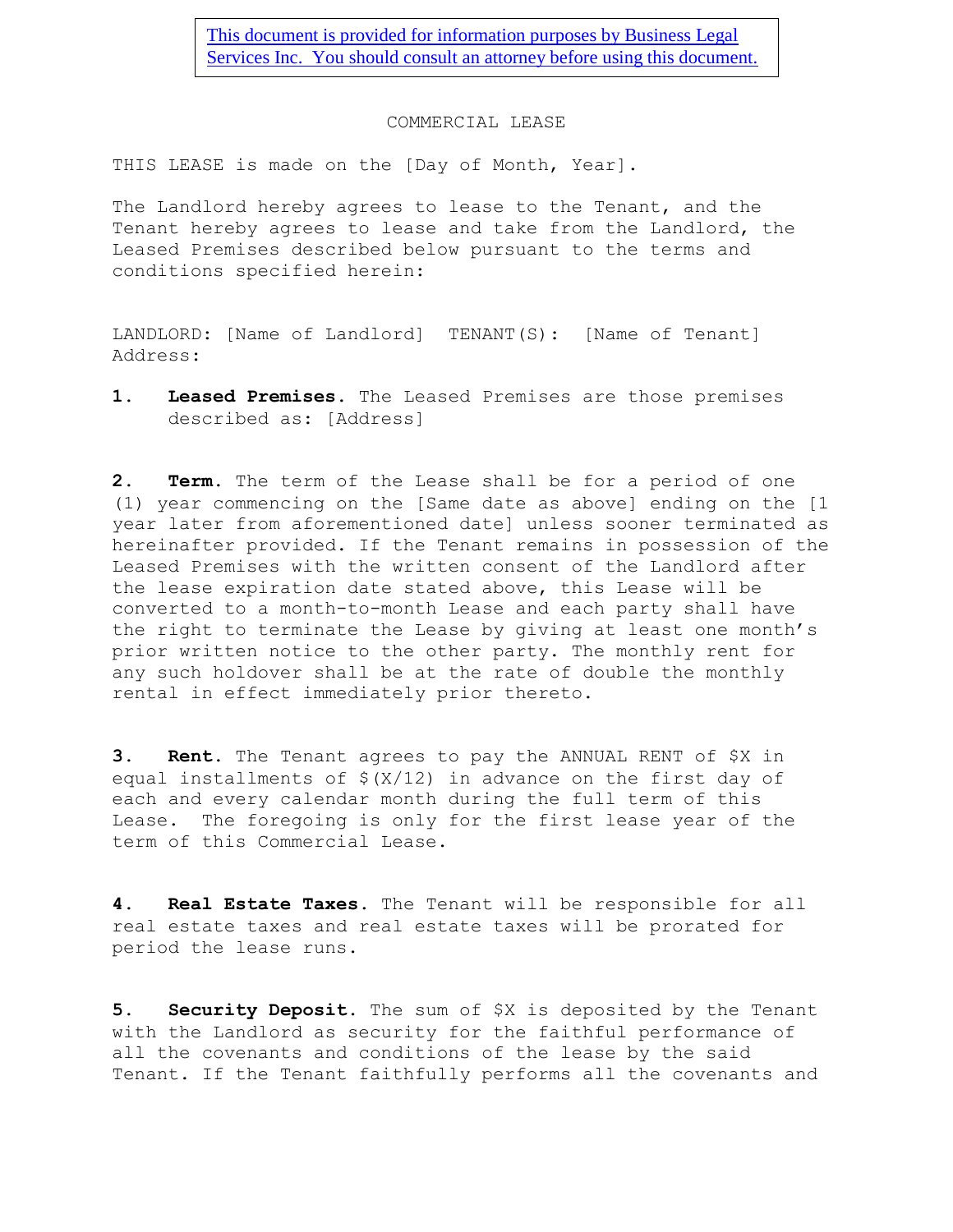conditions on his part to be performed, then the sum deposited shall be returned to the Tenant.

**6. Delivery of Possession**. If for any reason the Landlord cannot deliver possession of the leased property to the Tenant when the lease term commences, this Lease shall not be void or voidable, nor shall the Landlord be liable to the Tenant for any loss or damage resulting therefore. However, there shall be an abatement of rent for the period between the commencement of the lease term and the time when the Landlord delivers possession.

**7. Use of Leased Premises**. The Leased Premises may be used only for the following purpose and no other: Travel business as currently being used.

**8. Utilities**. The Tenant shall be responsible for all utilities and services that are furnished to the Leased Premises. Utilities will be prorated as of [date of commencement of lease] with the Tenant and Landlord.

**9. Condition of Leased Premises; Maintenance and Repair**. The Tenant agrees to take good care of and maintain the Leased Premises in good condition throughout the term of the Lease.

The Tenant, at his expense, shall make all necessary repairs and replacements to the Leased Premises, including but not limited to, the repair and replacement of pipes, electrical wiring, heating and plumbing systems, fixtures and all other systems and appliances and their appurtenances; provided, however, that the Tenant shall not be required to pay for repairs and replacements in excess of \$5,000 cumulatively in total during the Term, and Landlord shall pay for repairs and replacements in excess thereof. The quality and class of all repairs and replacements shall be equal to the original worth. If the Tenant defaults in making such repairs or replacements, the Landlord may make them for the Tenant's account, and such expenses will be considered additional rent. Notwithstanding the Tenant's duties in this paragraph, the Landlord is responsible for the roof, wall and structure. The Tenant will not be responsible for latent defect repairs.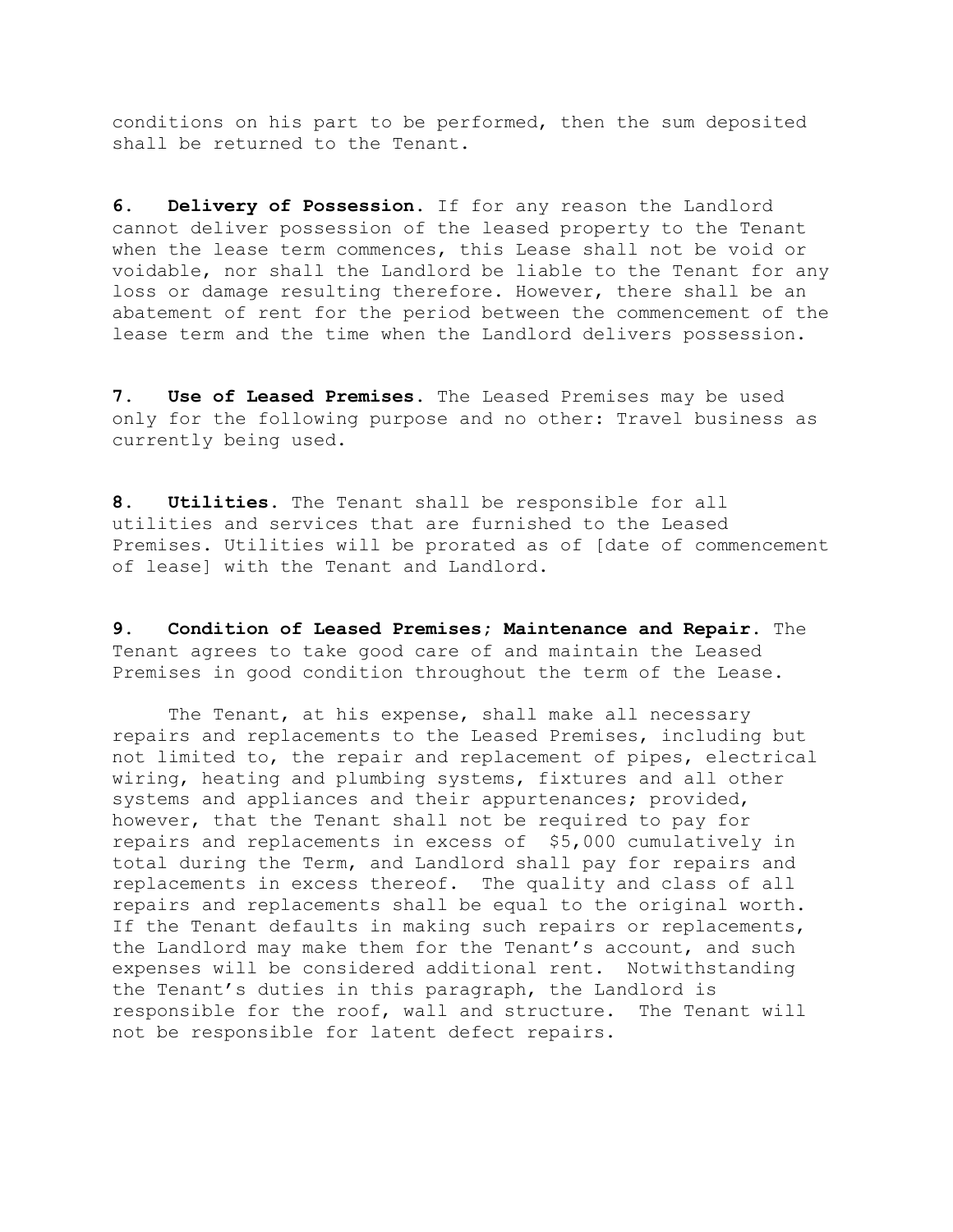**10. Compliance with Law and Regulations**. The Tenant, at its expense, shall promptly comply with all federal, state, and municipal laws, orders, and regulations, and with all lawful directives of public officers, which impose any duty upon it or the Landlord with respect to the Leased Premises. The Tenant at its expense shall obtain all required licenses or permits for the conduct of its business within the terms of this lease, or for the making of repairs, alterations, improvements, or additions. The Landlord, when necessary, will join with the Tenant in applying for all such permits or licenses. The Landlord states that the Property as of [date of commencement of lease] is in compliance with all of the above municipal laws, orders, and regulations.

**11. Alterations and Improvements**. The Tenant shall not make any alterations, additions, or improvements to, or install any fixtures on, the Leased Premises without the Landlord's prior written consent. If such consent is given, all alterations, additions, and improvements made, and fixtures installed, by the Tenant shall become the Landlord's property upon the expiration or sooner termination of this Lease. The Landlord may, however, require the Tenant to remove such fixtures, at the Tenant's cost, upon the termination hereof.

**12. Assignment/Subletting Restrictions**. The Tenant may not assign this agreement or sublet the Leased Premises without the prior written consent of the Landlord. Any assignment, sublease or other purported license to use the Leased Premises by the Tenant without the Landlord's consent shall be absolutely void and shall (at the Landlord's option) terminate this Lease.

**13. Insurance.** The Tenant shall, at its expense, during the term hereof, maintain and deliver to the Landlord public liability and property damage and plate glass insurance policies with respect to the Leased Premises. Such policies shall name the Landlord as additional insured, and have limits of at least 2,000,000 for injury or death to any one person and 2,000,000 for any one accident, and 500,000 with respect to damage to property and with full coverage for plate glass.

The Tenant will also at all times during the term of this Lease, at its expense, insure and keep in effect on the building in which the Lease Premises is located, fire and casualty insurance with coverage to rebuild or reimburse for the current market value of the building.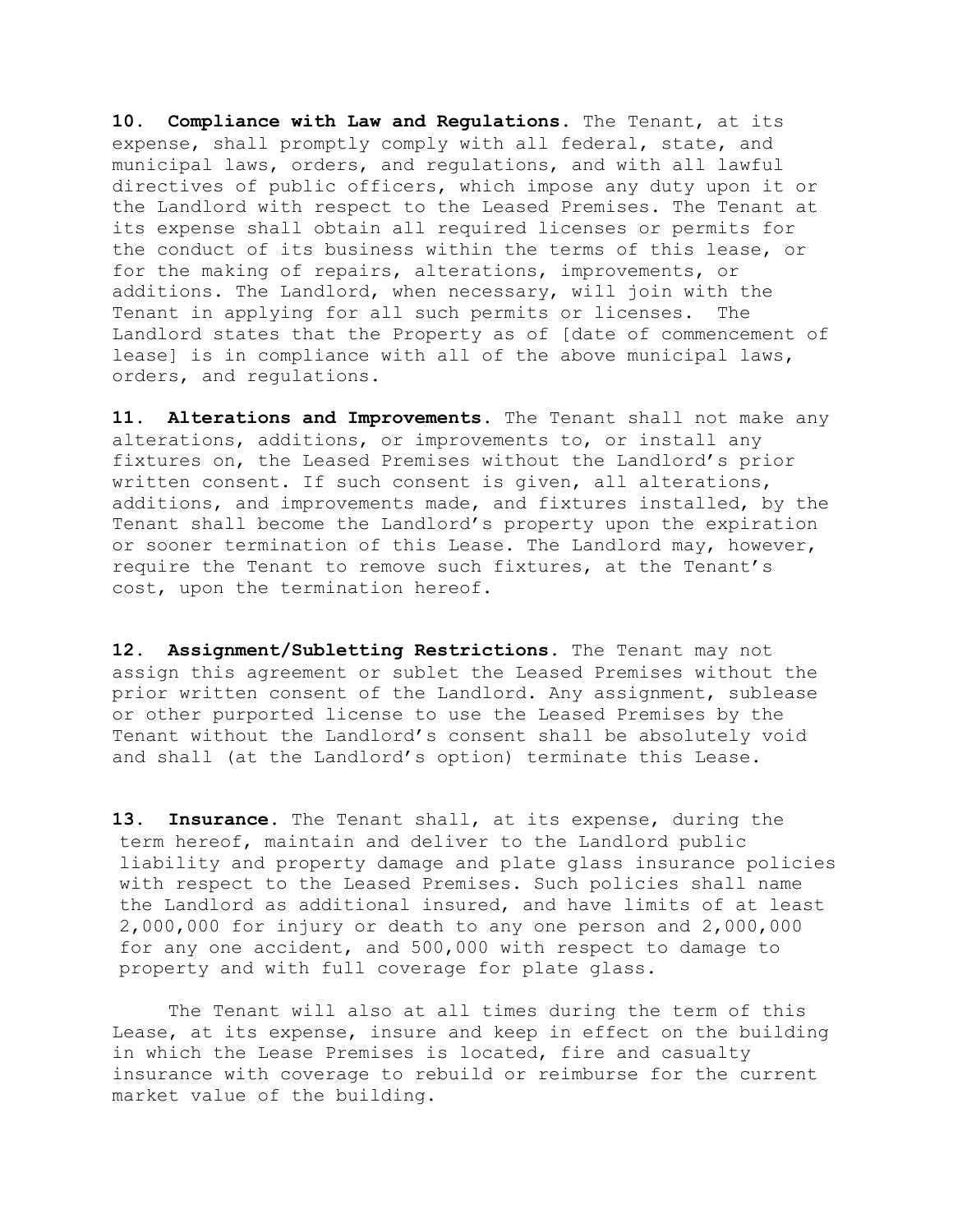Such policies shall be in whatever form and with such insurance companies as are reasonably satisfactory to the Landlord, shall name the Landlord as additional insured, and shall provide for at least ten days' prior notice to the Landlord of cancellation.

**14. Indemnification of Landlord**. The Tenant shall defend, indemnify, and hold Landlord harmless from and against any claim, loss, expense or damage to any person or property in or upon the Leased Premises, arising out of the Tenant's use or occupancy of the Leased Premises, or arising out of any act or neglect by the Tenant or its servants, employees, agents, or invitees.

**15. Condemnation**. If all or any part of the Leased Premises is taken by eminent domain, this lease shall expire on the date of such taking, and the rent shall be apportioned as of that date. No part of any award shall belong to the Tenant.

**16. Destruction of Premises**. If the building in which the Leased Premises is located is damaged by fire or other casualty, without Tenant's fault, and the damage is so extensive as to effectively constitute a total destruction of the property or building, this Lease shall terminate and the rent shall be apportioned to the time of the damage. In all other cases of damage without Tenant's fault, Landlord shall, to the extent of available net insurance proceeds therefor, repair the damage with reasonable dispatch, and if the damage has rendered the Leased Premises wholly or partially untenantable, the rent shall be apportioned until the damage is repaired. In determining what constitutes reasonable dispatch, consideration shall be given to delays caused by strikes, adjustment of insurance, and other causes beyond the Landlord's control.

**17. Landlord's Rights upon Default**. In the event of any breach of this lease by the Tenant, which shall not have been cured within TEN (10) DAYS of written notice, then the Landlord, besides other rights or remedies it may have, shall have the immediate right of reentry and may remove all persons and property form the Leased Premises; such property may be removed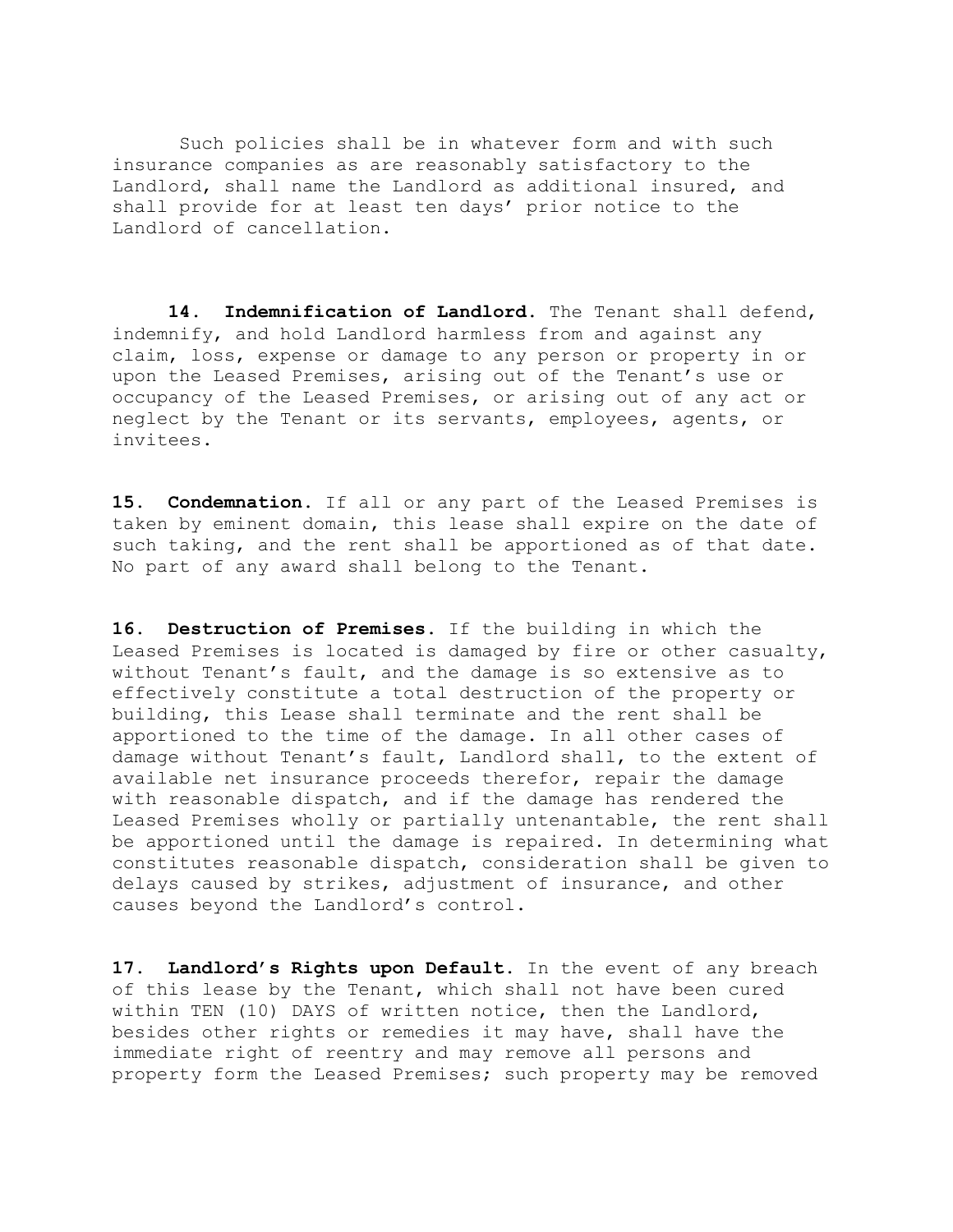and stored in a public warehouse or elsewhere at the cost of, and for the account of, the Tenant.

If the Landlord elects to reenter as herein provided, or should it take possession pursuant to any notice provided for by law, it may either terminate this Lease or may, from time to time, without terminating this lease, relet the Leased Premises or any part thereof, for such term or terms and at such rental or rentals and upon such other terms and conditions as the Landlord in Landlord's own discretion may deem advisable. Should rentals received from such reletting during any month be less than that agreed to be paid during the month by the Tenant hereunder, the Tenant shall pay such deficiency to the Landlord monthly. The Tenant shall also pay to the Landlord, as soon as ascertained, the cost and expenses incurred by the Landlord in such reletting.

 Landlord shall also have the right to possession of the Lease Premises and to terminate this Lease if Tenant fails (1) on more than three (3) occasions during any lease year to pay a monthly installment of Annual Rent or any additional rent on the date it is due; or (2) to provide, on the commencement date of the term of this Commercial Lease or at least thirty (30) days before the expiration of any policy previously furnished hereunder, the insurance policies required of Tenant under this Commercial Lease. The ten (10) day cure period described above does not apply to the foregoing provision of this paragraph.

 In addition to the foregoing Landlord shall also have all other rights and remedies that are available at law or in equity.

If Landord takes any measure to enforce the provisions of the Commercial Lease, whether or not Landlord institutes any litigation in connection therewith, Tenant shall be liable, as additional rent payable within thirty (30) days after notice from Landlord, for all attorney fees incurred by Landlord in connection therewith.

TENANT WAIVES ALL RIGHT TO A NOTICE TO QUIT.

**18. Quiet Enjoyment**. The Landlord agrees that if the Tenant shall pay the rent as aforesaid and perform the covenants and agreements herein contained on its part to be performed, the Tenant shall peaceably hold and enjoy the said rented premises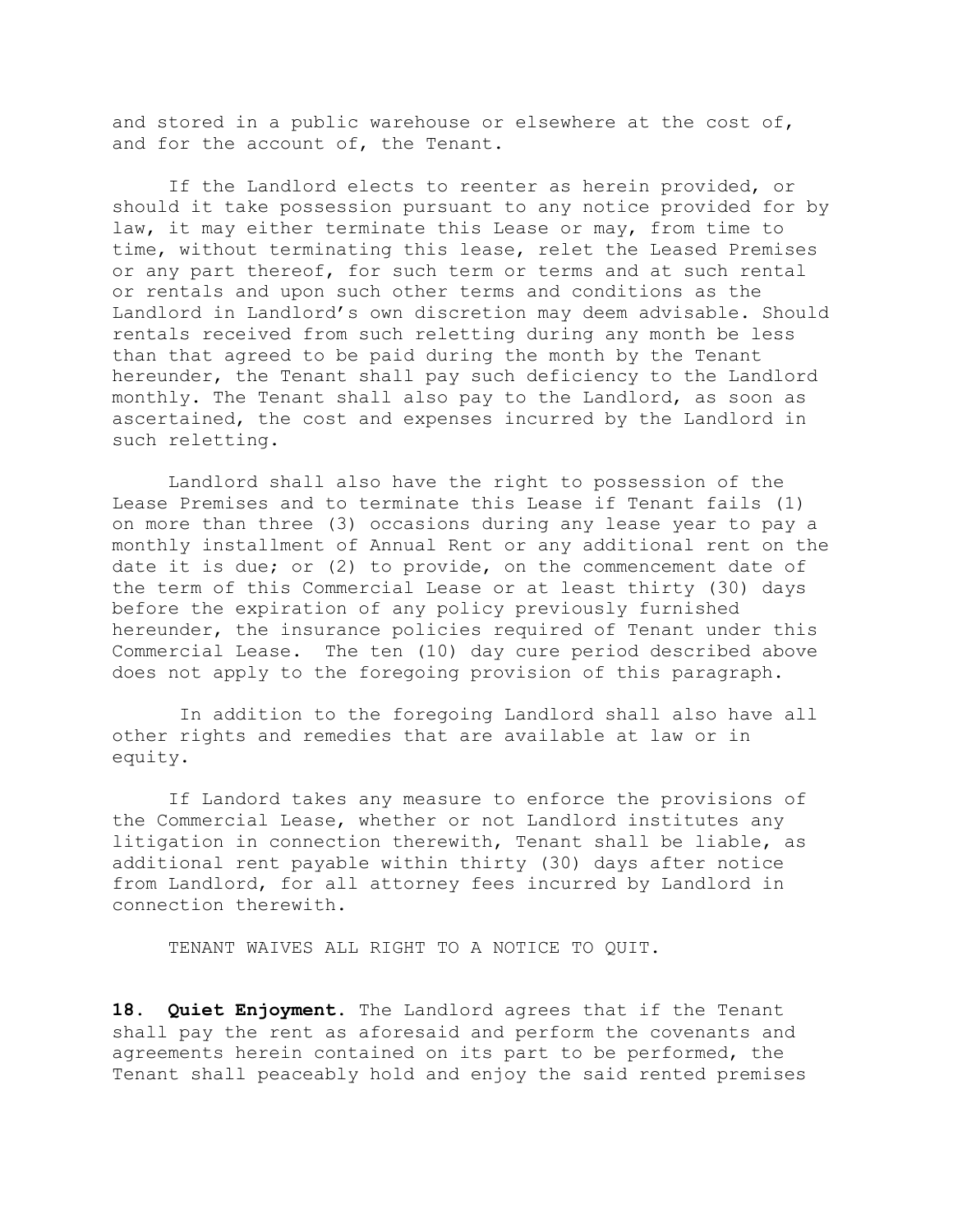without hindrance or interruption by the Landlord or by any other person or persons acting under or through the Landlord.

**19. Landlord's Right to Enter**. Landlord may, at reasonable times, enter the Leased Premises to inspect it, to make repairs or alterations, and to show it to potential buyers, lenders, or tenants, provided however, that any repairs or alterations do not unreasonably interfere with the conduct of Tenant's business, without Tenant's reasonable agreement as to scheduling.

**20. Surrender upon Termination**. At the expiration of the lease term the Tenant shall surrender the leased property in as good condition as it was in at the beginning of the term, reasonable use and wear excepted.

**21. Subordination**. This lease, and the Tenant's leasehold interest, is and shall be subordinate, subject and inferior to any and all liens and encumbrances now and thereafter placed on the Leased Premises by Landlord, any and all extensions of such liens and encumbrances and all advances paid under such liens and encumbrances.

## **22. Additional Provisions**.

**(i) Time of the Essence**. Time is of the essence. Each and every provision of this Commercial Lease shall be construed in accordance with the principle that time is of the essence.

## **23. Miscellaneous Terms**.

**(i) Notices**. Any notice, statement, demand, or other communication by one party to the other shall be given by personal delivery or by mailed the same, postage prepaid, addressed to the Tenant at the premises, or to the Landlord at the address set forth above.

**(ii) Severability**. If any clause or provision herein shall be adjudged invalid or unenforceable by a court of competent jurisdiction or by operation of any applicable law, it shall not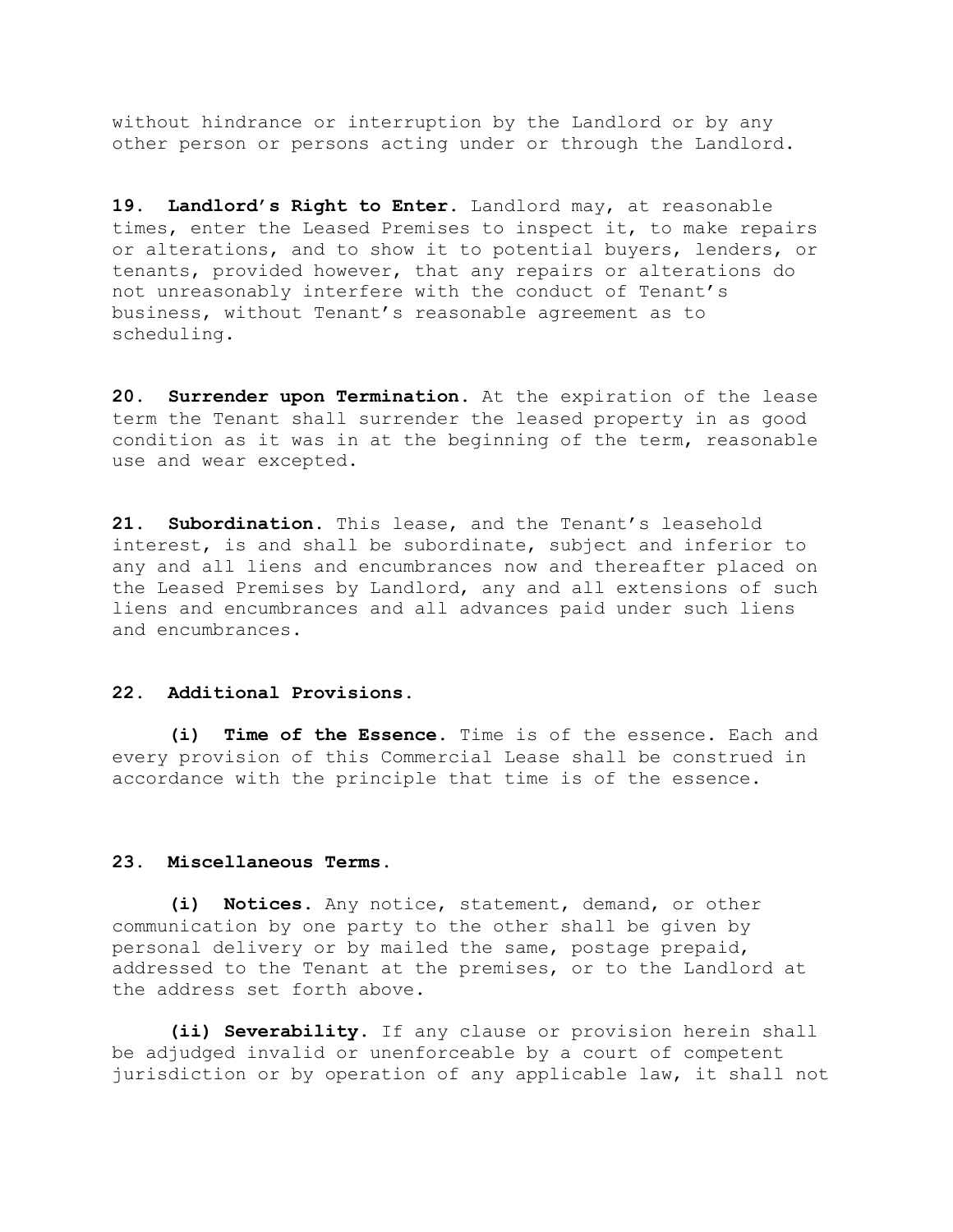affect the validity of any other clause or provision, which shall remain in full force and effect.

**(iii) Waiver**. The failure of either party to enforce any of the provisions of this lease shall not be considered a waiver of that provision or the right of the party to thereafter enforce the provision.

**(iv) Complete Agreement**. This Lease constitutes the entire understanding of the parties with respect to the subject matter hereof and may not be modified except by an instrument in writing and signed by the parties.

**(v) Successors**. This Lease is binding on all parties who lawfully succeed to the rights or take the place of the Landlord or Tenant.

**(vi) Time is of the Essence.** Time is of the essence. Each and every provision of this Commercial Lease shall be construed in accordance with the principal that time is of the essence.

 **(vii) Estoppel Certificates.** From time to time and when requested by Landlord within ten (10) days thereafter, Tenant shall provide Landlord with such written estoppel certificates and confirmations as the Landlord may reasonable request.

 **(viii) WAIVER OF JURY TRIAL. TENANT HEREBY WAIVES ANY AND ALL RIGHTS IT MAY HAVE TO A TRIAL BY JURY WITH RESPECT TO ANY AND ALL ACTIONS AND PROCEEDINGS ARISING OUT THIS LEASE OR ANY ATTEMPT TO ENFORCE THIS LEASE.**

IN WITNESS WHEREOF, the parties have set their hands and seals on this [date of commencement of lease].

Landlord: Tenant:

| • דד (<br><u>_</u> |
|--------------------|
|                    |

 $\mathbf{By:}$ 

[Name of Landlord] [Name of Tenant]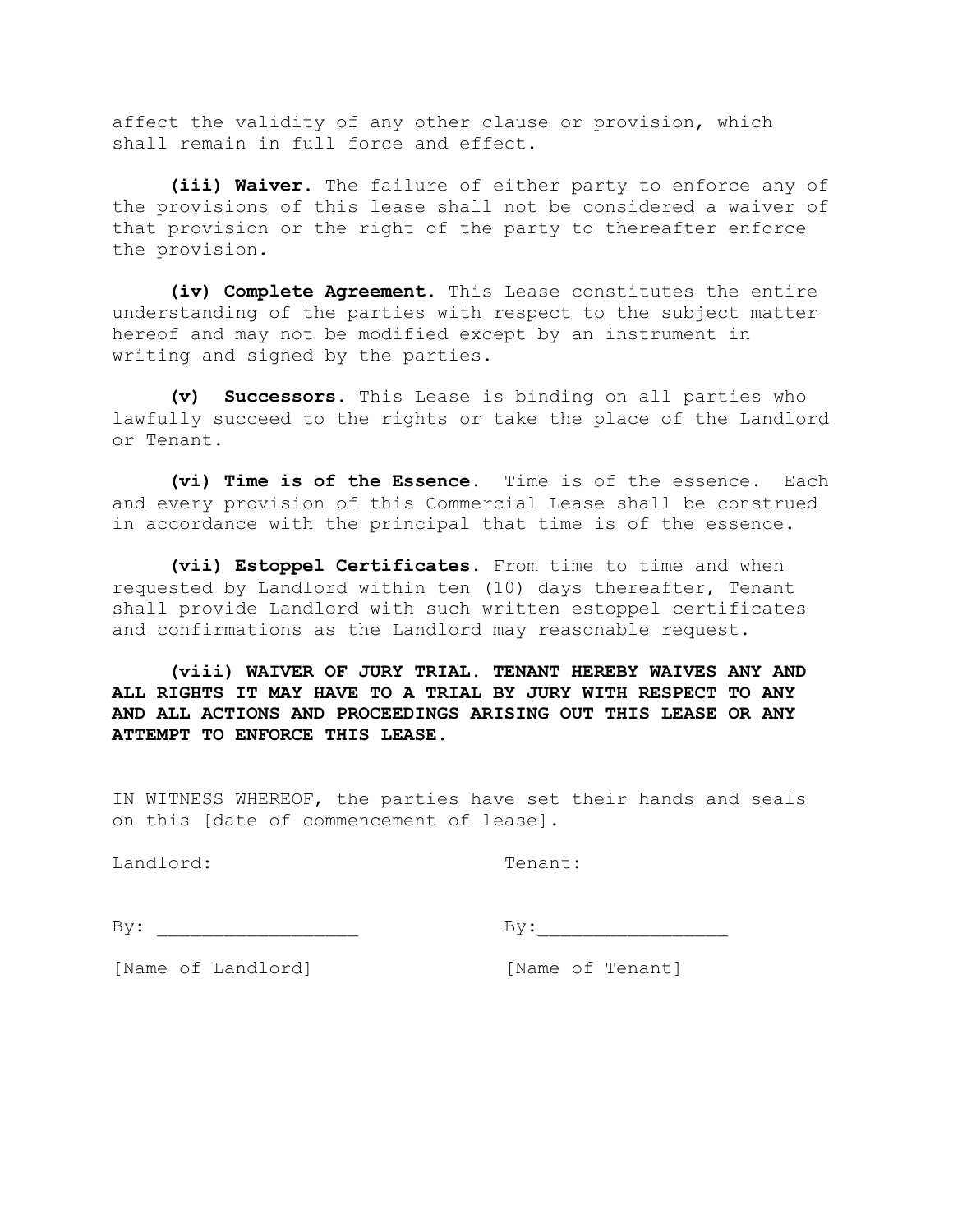## GUARANTEE

To induce [Name of Landlord], ("Landlord") to enter into that certain Commercial Lease dated, or to be dated, on or about the date hereof (the "Lease"), by and between Landlord and [Name of Tenant] ("Tenant"), the undersigned (each individually, and collectively, "Guarantors") hereby make and deliver this Guarantee ("Guarantee"), and covenant and agree as follows, in favor of the Landlord:

1. In the event of any default in the performance of any of the Tenant's obligations in strict accordance with the terms of the Lease, the Guarantors shall forthwith perform, or cause to be performed, such obligations (including, but not limited to, the payment of the rent and additional rent as and when the same are due and payable under the terms of the Lease).

2. The Guarantors shall indemnify, and hold harmless, the Landlord from and against any and all losses, damages and expenses incurred or suffered by the Landlord by reason of any such default (including, but not limited to, all reasonable attorneys' fees and charges, and all expert fees and charges, incurred by Landlord with respect thereto or reasonably in anticipation thereof, whether or not litigation is filed with respect to such default).

3. In the event of any default in the performance of the Tenant's obligations under the Lease, the Landlord shall not be bound or required, before proceeding against the Guarantors hereunder (i) to proceed against the Tenant or any other obligated person or entity (including any of the other persons or entities constituting the Guarantors); (ii) to exercise recourse against, or to exhaust, any deposit or other security then held by Landlord for the performance of such obligations; or (iii) to pursue any other remedy Landlord may have.

4. The obligations of the Guarantors under the Guarantee shall be in no way released, discharged or reduced, and the rights of the Landlord under this Guarantee shall be in no way prejudiced or impaired, by (i) any neglect, delay or forbearance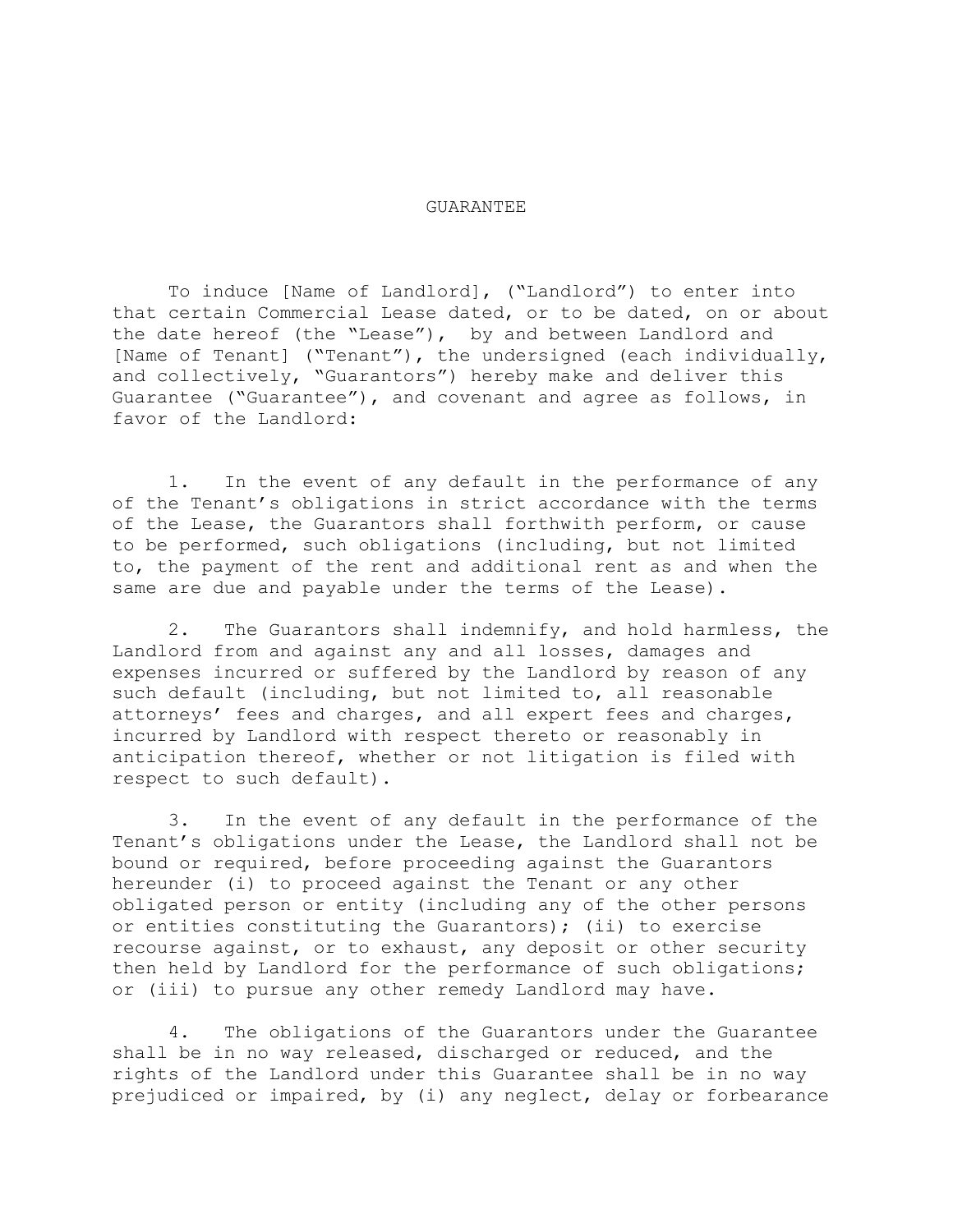of the Landlord in demanding, requiring or enforcing performance of any of Tenant's obligations under the Lease or any of the Guarantors' obligations under this Guarantee; (ii) any grant by Landlord, to Tenant or any of the Guarantors, of any extensions of time for performance; (iii) any waiver, given or suffered by Landlord, with respect to Tenant or any of the Guarantors (except the particular matter so waived); (iv) any grant by Landlord of its permission or consent to any assignment or other transfer of an interest in the Lease of any subletting of any portion of the Premises; (v) any bankruptcy or insolvency of the Tenant, any dissolution of the Tenant, or any other event or occurrence which would have the effect at law of terminating the existence or obligations of the Tenant prior to the expiration of the term of the Lease; (vi) any agreements or other dealings between the Landlord and the Tenant having the effect of amending or altering the Lease or the obligations of the Tenant thereunder (including, without limitation any extension or renewal thereof); (vii) any lack of notice by the Landlord to the Guarantors of any failure on the part of the Tenant to perform its obligations under the Lease, whether or not Landlord declares a default on account thereof; or (viii) any other matter, thing, act or omission of the Landlord whatsoever, whether or not the same impairs Guarantor's rights or ability to protect themselves.

5. The obligations of the Guarantors under this Guarantee apply (i) to all obligations that arise during or with respect to the term of the Lease, including any renewal or extension, and to any holding over by the Tenant; (ii) to any amendments to this Lease made by Landlord and Tenant, whether or not Guarantors have notice of such amendments; and (iii) notwithstanding any assignment of the Lease, just as though the term "Tenant", as used herein, included the Tenant named in the Lease and any successor or assign of such Tenant.

6. The benefit of the Guarantors' obligations under this Guarantee may be assigned by the Landlord, and will benefit, and be enforceable by, the successors and assigns of the Landlord.

7. The obligations of each person constituting the Guarantors shall be joint and several. This Guarantee may be enforced against any such person separately, or against some or all such persons jointly. The Landlord may, without affecting the obligations or liabilities of any remaining Guarantors, release a person, wholly or in part, from his or her obligations or liabilities hereunder.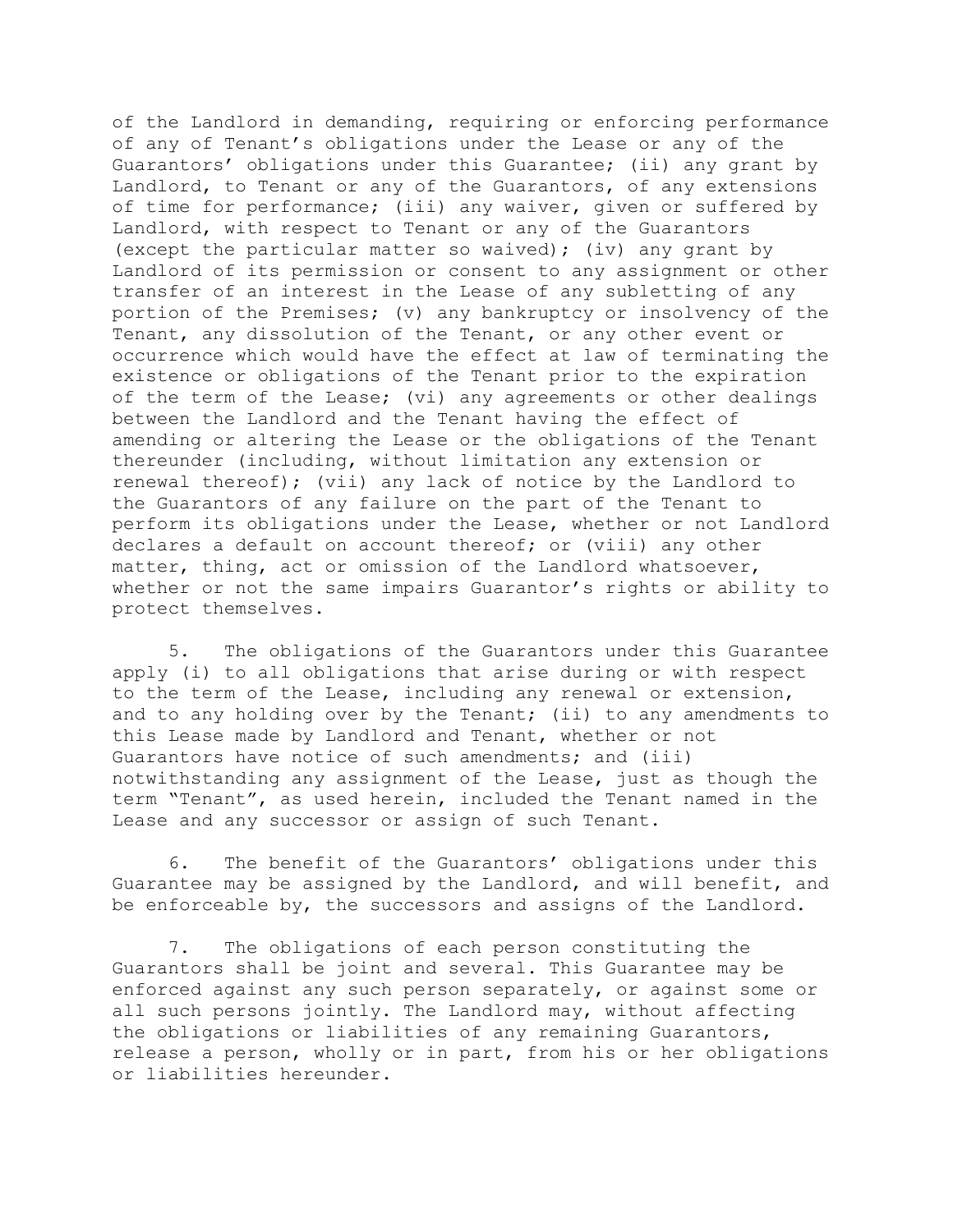8. This Guarantee is binding upon the Guarantors and his or her heirs, executors, and assigns.

9. If any provision of this Guarantee is determined to be illegal or unenforceable, all of the other provisions of this Guarantee shall still remain effective.

10. The obligations of the Guarantors under this Guarantee are irrevocable.

11. The Guarantors hereby waive presentment; demand for payment; notice of non-payment or non-performance of the Tenant of any term, covenant or provision contained in the Lease; notice of any substitute(s) for such payment of performance offered by Tenant or accepted by Landlord; notice of acceptance of this Guarantee; notice of any extension or release of collateral or security or of any of the Guarantors; diligence in collection; and any and all formalities and other matters that are legally required to charge Guarantors with liability under this Guarantee or that affect the Landlord's right of action against the Guarantors.

12. Guarantors hereby unconditionally and irrevocably waive (i) any and all rights of subrogation (whether arising under contract, by statute, or otherwise), to the claims, whether existing now or arising hereafter, that Landlord may now or hereafter have against Tenant; and (ii) any and all rights or reimbursement, contribution or indemnity against Tenant which may have heretofore arisen, or may hereafter arise, in connection with the Guarantors' obligations hereunder.

13. If any of the Guarantors advance, or become obligated to pay, any sums with respect to the Lease or if the Tenant is now, or hereafter becomes, indebted to the Guarantors, then (i) the amount of such sums and of such indebtedness, together with all interest thereon, shall at all times be subordinate, in all respects, to all then existing, and then future, claims of Landlord under the Lease; and (ii) the Guarantors shall not be entitled to enforce or receive payment thereof until Landlord shall have received all sums that are due and payable to Landlord for the balance of the term of the Lease.

14. WAIVER OF JURY TRIAL. TO THE FULLEST EXTENT PERMITTED BY LAW, EACH of THE GUARANTORS HEREBY WAIVES ANY AND ALL RIGHTS HE OR SHE MAY HAVE, BY LAW OR OTHERWISE, TO A TRIAL BY JURY WITH RESPECT TO ANY AND EVERY ACTION, CLAIM, COUNTERCLAIM, PROCEEDING